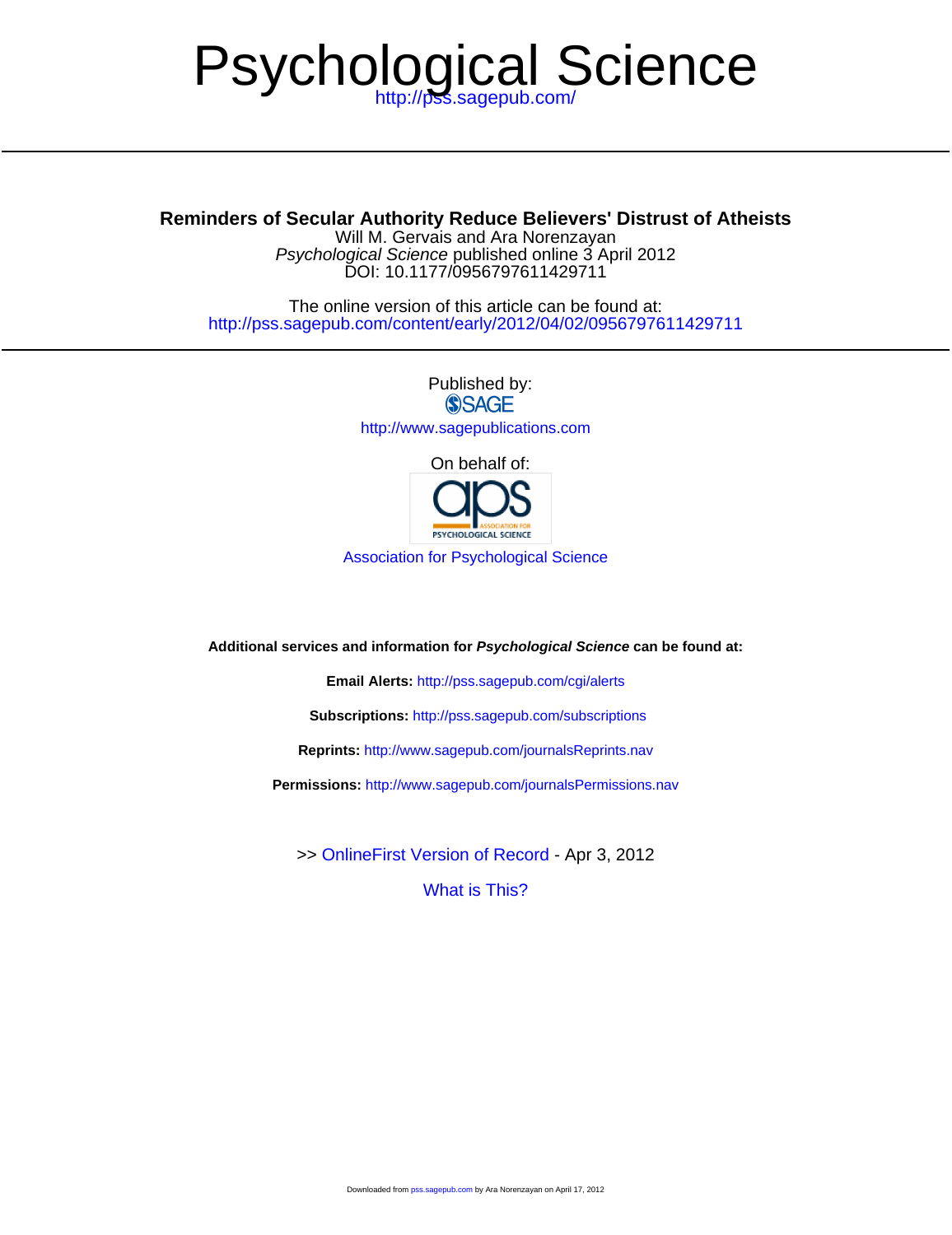# **Reminders of Secular Authority Reduce Believers' Distrust of Atheists**

#### **Will M. Gervais and Ara Norenzayan**

University of British Columbia, Vancouver

#### **Abstract**

Psychological Science  $XX(X)$  1–9 © The Author(s) 2012 Reprints and permission: sagepub.com/journalsPermissions.nav DOI: 10.1177/0956797611429711 http://pss.sagepub.com

PSYCHOLOGICAL SCIENCE



Atheists have long been distrusted, in part because they do not believe that a watchful, judging god monitors their behavior. However, in many parts of the world, secular institutions such as police, judges, and courts are also potent sources of social monitoring that encourage prosocial behavior. Reminders of such secular authority could therefore reduce believers' distrust of atheists. In our experiments, participants who watched a video about police effectiveness (Experiment 1) or were subtly primed with secular-authority concepts (Experiments 2–3) expressed less distrust of atheists than did participants who watched a control video or were not primed, respectively. We tested three distinct alternative explanations for these findings. Compared with control participants, participants primed with secular-authority concepts did not exhibit reduced general prejudice against out-groups (Experiment 1), prejudice reactions associated with functional threats that particular out-groups are perceived to pose (specifically, viewing gays with disgust; Experiment 2), or general distrust of out-groups (Experiment 3). These findings contribute to theory regarding both the psychological bases of prejudices and the psychological functions served by gods and governments.

#### **Keywords**

stereotyping, trust, religious beliefs, God, government, atheism, prejudice, morality

Received 6/11/11; Revision accepted 10/8/11

His eyes are on the ways of men; He sees their every step.

—Job 34:21 (New International Version)

#### BIG BROTHER IS WATCHING YOU.

—*1984* (Orwell, 1949/2012, p. 3)

Throughout history, people who deny the existence of gods have been targets of scorn and suspicion (Jacoby, 2004). Even today, despite a great degree of secularism in the postindustrial world (Norris & Inglehart, 2004), atheists remain one of the most distrusted groups of people worldwide (Edgell, Gerteis, & Hartmann, 2006; Gervais, 2011; Gervais, Shariff, & Norenzayan, 2011). In a recent survey assessing Americans' willingness to vote for several (hypothetical) qualified presidential candidates who were members of minority groups, only 45% of respondents reported a willingness to vote for an atheist candidate of their own party—making the atheist candidate the only candidate who could not garner a majority vote (Jones, 2007). Similarly, in another survey, Americans rated atheists as the group that least agrees with their vision of America and indicated that among members of several outgroups, atheists are the ones they would most disapprove of their children marrying (Edgell, Gerteis, & Hartmann, 2006).

Despite the prevalence of negative attitudes toward atheists, the prevalence of atheists worldwide (they number in the hundreds of millions; Zuckerman, 2008), and recent popular attention garnered by atheism, distrust of atheists remains an understudied topic. Building on recent work (Gervais, 2011; Gervais et al., 2011; Norenzayan & Shariff, 2008), we tested the hypothesis that reminders of effective secular authority reduce distrust of atheists among believers. This hypothesis has important implications for the psychological study of the functional bases of prejudices (e.g., Cottrell & Neuberg, 2005; Kurzban & Leary, 2001), as well as the social, cultural, and psychological functions of both gods and governments (e.g., Kay, Gaucher, Napier, Callan, & Laurin, 2008; Norris & Inglehart, 2004).

# **The Centrality of Trust to Social Life**

To effectively navigate a complex social landscape, people need to figure out when others can be trusted. Indeed, distinguishing cooperators from free riders constitutes a central adaptive

**Corresponding Author:**

Will M. Gervais, Department of Psychology, University of British Columbia, 2136 West Mall, Vancouver, BC, V6T 1Z4, Canada E-mail: will@psych.ubc.ca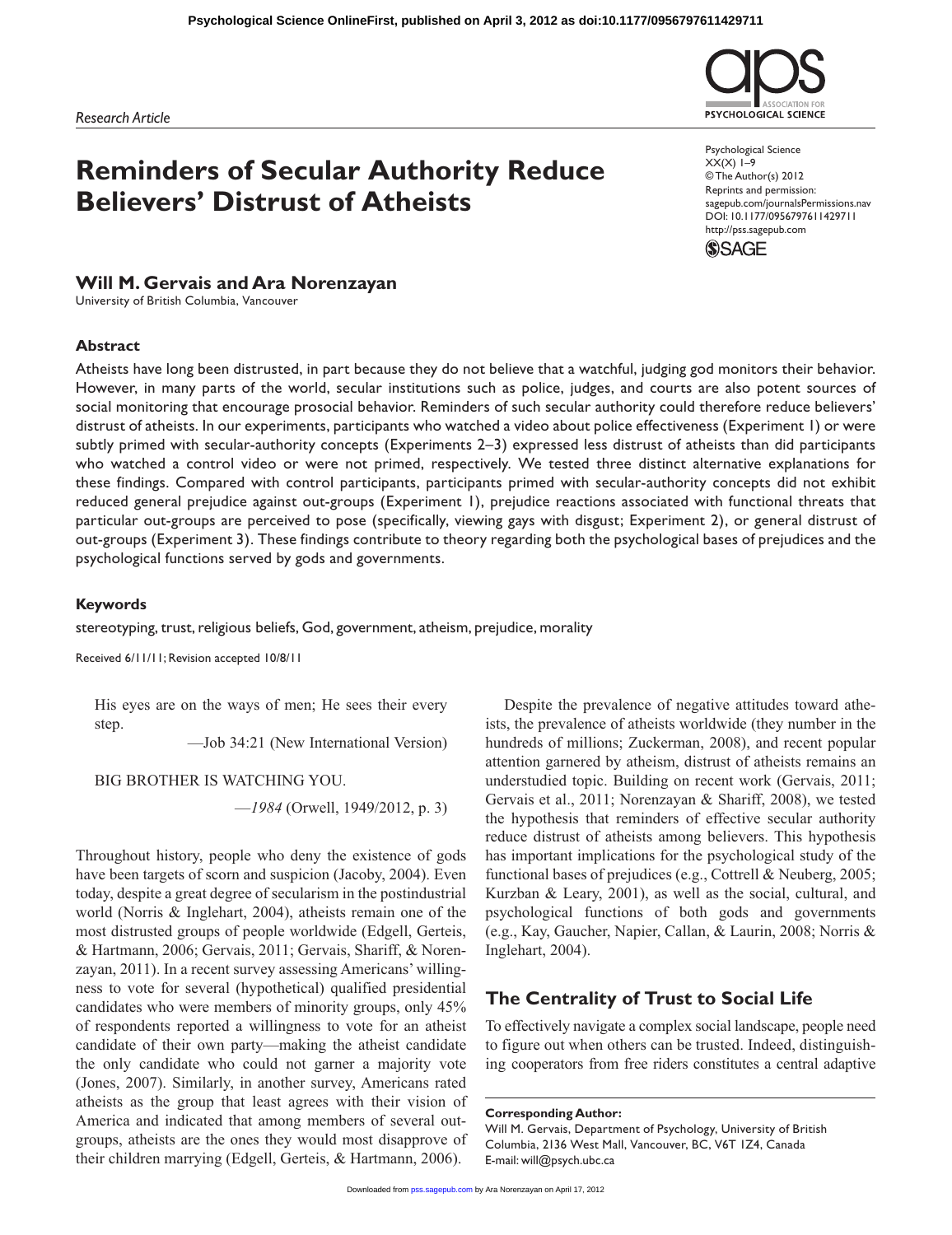(Gervais et al., 2011). Thus, one key consequence of religious prosociality is distrust of atheists.

**From Watchful Gods to Watchful Governments**

Religious prosociality is by no means the only source of prosocial behavior in the world, and secular authorities have joined (and perhaps supplanted) watchful gods as guarantors of cooperation in some places, with interesting psychological consequences. In the lab, priming secular concepts (e.g., "civic," "jury") promotes prosocial behaviors just as effectively as do reminders of a watchful God (Shariff & Norenzayan, 2007). The interchangeable psychological functions of gods and governments have also been illustrated by recent work showing that both gods and governments can give people a sense of psychological control in the world (e.g., Kay et al., 2008; Kay, Moscovich, & Laurin, 2010; Kay, Shepherd, Blatz, Chua, & Galinsky, 2010).

Secular and sacred authority may also serve interchangeable functions in encouraging prosocial behavior, albeit with different implications for distrust of atheists. The view that atheists are untrustworthy because they do not believe that their behavior is monitored by a divine power may erode to the extent that people are aware of effective monitoring by other "higher" (but not supernatural) powers. If so, then reminders of secular authorities that enforce prosocial behavior should reduce believers' distrust of atheists. Furthermore, this effect should be specific to distrust of atheists, rather than extending to prejudice in general.

#### **The Present Research**

In three experiments, we tested whether people's distrust of atheists was reduced when they were reminded of secular authority, either by watching a video about police effectiveness (Experiment 1) or by being implicitly primed with concepts of secular authority (Experiments 2–3). In addition, we explored whether any reduction in distrust was specific to distrust of atheists and not generalized to other forms of prejudice. To this end, we tested three theoretically driven alternative explanations. We tested whether reminders of secular authority, in addition to reducing distrust of atheists, also made participants feel generally more warmly toward out-groups (Experiment 1), reduced prejudice reactions triggered by the specific functional threats that different out-groups are perceived to pose (Experiment 2), or reduced general distrust of out-groups (Experiment 3). To rule out in-group bias, we excluded atheists from the samples in all studies and assessed whether any effects were moderated by participants' religious affiliation.

### **Experiment 1: Priming Police Effectiveness**

In Experiment 1, we tested whether watching a video that primed concepts associated with effective secular authority

challenge in human evolution (e.g., Henrich & Henrich, 2007), and trustworthiness is the trait that people value most in others (Cottrell, Neuberg, & Li, 2007). However, trustworthiness is difficult to assess outside of specific strain-test situations (Simpson, 2007). Therefore, people must largely rely on indirect cues to determine whether other individuals can be trusted.

One powerful mechanism for evaluating trustworthiness stems from people's hypersensitivity to cues that others are watching. When people feel that their behavior is being monitored, they put their best foot forward, in order to enhance their reputation. Even subtle cues of being watched, such as stylized eyespots or pictures of people's eyes, increase prosocial behavior in both anonymous laboratory contexts (Haley & Fessler, 2005) and naturalistic settings (Bateson, Nettle, & Roberts, 2006). Conversely, prosocial behavior is reduced by cues signaling anonymity (Hoffman, McCabe, Shachat, & Smith, 1994)—even subtle cues, such as ambient darkness or wearing dark glasses (Zhong, Bohns, & Gino, 2010). To the extent that an actor feels watched, an observer may infer that the actor will be on his or her best behavior and can therefore be trusted.

# **Religious Prosociality: In (Belief in) Gods We Trust**

People cannot watch each other all of the time. However, people conceive of gods as mindful and watchful agents (e.g., Norenzayan & Gervais, in press; Waytz, Gray, Epley, & Wegner, 2010). Reminders of supernatural agents therefore trigger the same suite of psychological responses triggered by reminders that other people are watching. For believers, thinking of God, like thinking of social surveillance by peers, increases both public self-awareness (i.e., anxiety about other people's perceptions of oneself) and socially desirable responding (Gervais & Norenzayan, 2012). Furthermore, subtle reminders of God and religion promote prosocial behavior (e.g., Pichon, Boccato, & Saroglou, 2007; Randolph-Seng & Nielsen, 2007; Shariff & Norenzayan, 2007; also see McKay, Efferson, Whitehouse, & Fehr, 2011). By making people feel that their behavior is being monitored, belief in watchful gods may increase cooperative behavior (Johnson & Bering, 2006; Norenzayan & Gervais, in press; Norenzayan & Shariff, 2008). As a result, religious people may interpret other people's belief in watchful gods as a cue that they can be trusted. Indeed, Tan and Vogel (2008) found that in an anonymous trust game, people (especially strongly religious people) were more likely to transfer money to more religious partners.

If believers treat belief in God as a cue indicating trustworthiness, then believers should distrust atheists. Indeed, religious participants view criminal untrustworthiness (as exemplified by committing theft or insurance fraud) as being comparably characteristic of atheists and rapists, but not of Christians, gays, Jewish people, Muslims, or feminists; furthermore, the belief that people behave better when they feel that God is watching uniquely predicts distrust of atheists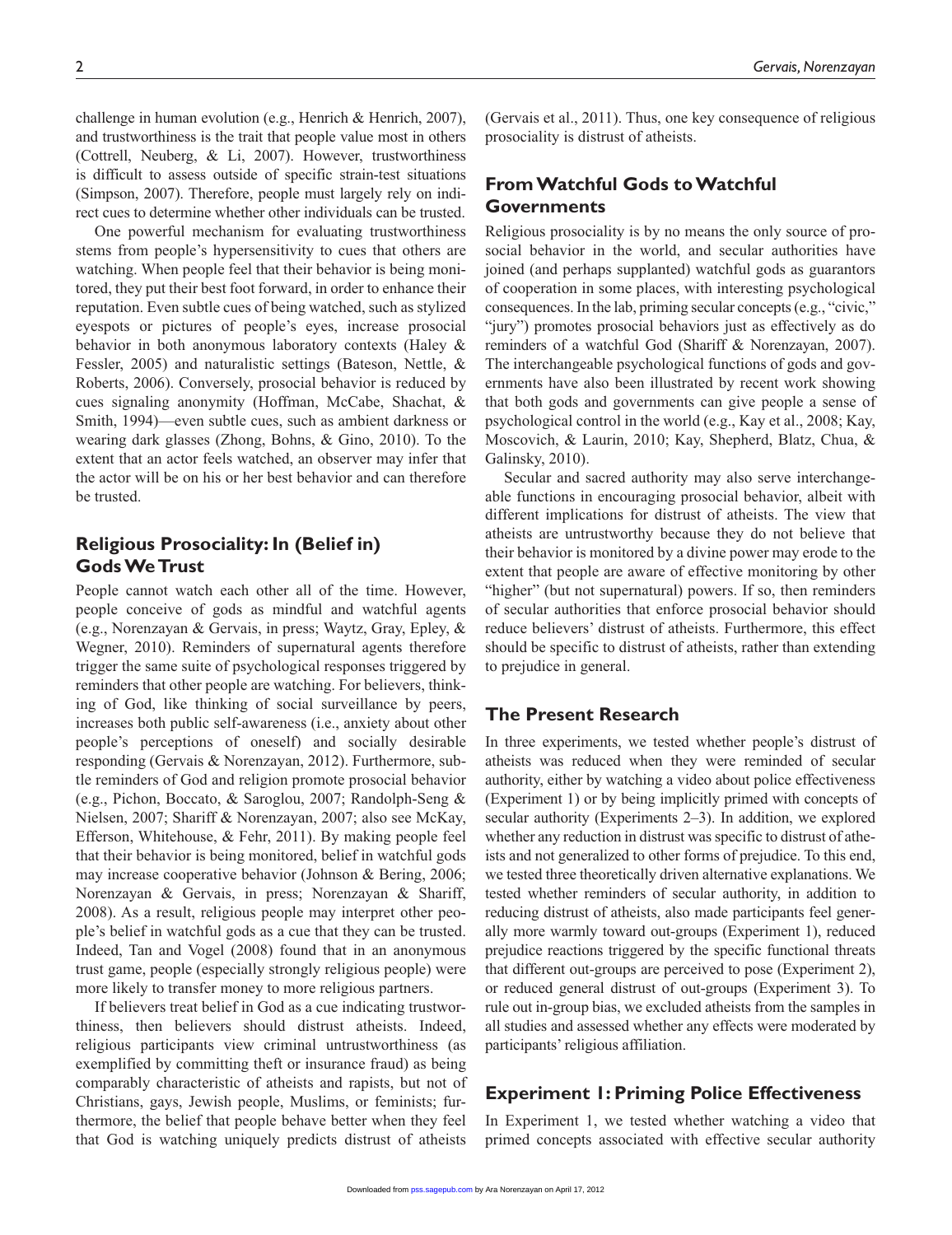reduced distrust of atheists. In addition, we considered the possibility that a reduction in distrust of atheists might merely be the result of secular authority making people feel more warmly toward out-groups in general. Therefore, we included a measure of general prejudice to test the alternative hypothesis that secular authority reduces general prejudice against out-groups, rather than distrust of atheists in particular.

#### *Method*

*Participants.* Sixty-five undergraduates participated in return for extra credit (see Table 1 for a summary of the demographics of the sample). To eliminate possible in-group biases, we excluded self-identified atheists. Two participants (1 in each condition) were excluded from analyses because they failed to follow instructions while watching the video.

**Procedure.** Participants viewed a video as a priming task. Then, in an ostensibly separate task, they completed measures of both distrust of atheists and general prejudice. In a subsequent funnel-debriefing interview, no participants indicated suspicion regarding the connection between the two tasks.

**Primes.** Participants in the control condition  $(n = 32)$  watched a movie (available at www2.psych.ubc.ca/~will/MovieC.html) in which a traveler visiting Vancouver, Canada, for the first

time described his impressions of the city. Participants in the police-effectiveness condition  $(n = 31)$  watched a video containing the Vancouver police chief's year-end report (available at www2.psych.ubc.ca/~will/MovieG.html), which detailed the many successes of the Vancouver Police Department during  $2010<sup>1</sup>$ 

*Distrust of atheists.* We used what is to our knowledge the only previously validated distrust-of-atheists scale available in the literature (Gervais, 2011). This scale consists of seven items ( $\alpha$  = .81) that closely tap distrust of atheists (e.g., "In times of crisis, I am more inclined to trust people who are religious"; "I would be uncomfortable with an atheist teaching my child"). Participants responded to each item using a scale from 0 (*strongly disagree*) to 6 (*strongly agree*). Scores for all items were averaged for each participant.

*General prejudice.* We measured general prejudice with three separate feeling-thermometer scales. Participants rated how warmly they felt toward three target groups: gays, Muslims, and Jewish people. The scales ranged from 0 to 100, with higher scores indicating more warmth. Scores on the three scales were averaged for each participant ( $\alpha$  = .85). For ease of comparison, we linearly rescaled this average score (multiplied it by .06) and reverse-scored the resulting variable. Thus, both the measure of distrust of atheists and the measure of

| Demographic dimension | Experiment I    | <b>Experiment 2</b> | <b>Experiment 3</b> |
|-----------------------|-----------------|---------------------|---------------------|
| Age                   |                 |                     |                     |
| Minimum (years)       | 18              | 18                  | 18                  |
| Maximum (years)       | 29              | 23                  | 81                  |
| Mean (years)          | 20.22           | 19.81               | 35.00               |
| Gender                |                 |                     |                     |
| Male (%)              | 4               | 27                  | 28                  |
| Female (%)            | 86              | 73                  | 72                  |
| Religious affiliation |                 |                     |                     |
| Christian (%)         | 3 I             | 29                  | 69                  |
| Sikh (%)              | 6               | 6                   |                     |
| Muslim (%)            | 5               | $\mathbf{2}$        | $\overline{2}$      |
| Jewish (%)            | $\overline{2}$  | $\overline{2}$      | $\overline{2}$      |
| Buddhist (%)          | $\overline{2}$  | $\overline{2}$      | $\overline{2}$      |
| None (%)              | 31              | 37                  | П                   |
| Agnostic (%)          | 4               | 6                   | 9                   |
| Other (%)             | 6               | 16                  | 6                   |
| Ethnicity             |                 |                     |                     |
| East Asian (%)        | 46              | 49                  | 0                   |
| White, Caucasian (%)  | 28              | 22                  | 80                  |
| South Asian (%)       | $\overline{13}$ | 18                  | $\overline{2}$      |
| African American (%)  |                 |                     | 6                   |
| Native American (%)   |                 |                     | $\overline{2}$      |
| Mixed race, other (%) | 4               | 12                  | 8                   |
|                       |                 |                     |                     |

**Table 1.** Demographic Characteristics of Participants (Experiments 1–3)

Note: Dashes indicate response options that were not given in a particular experiment.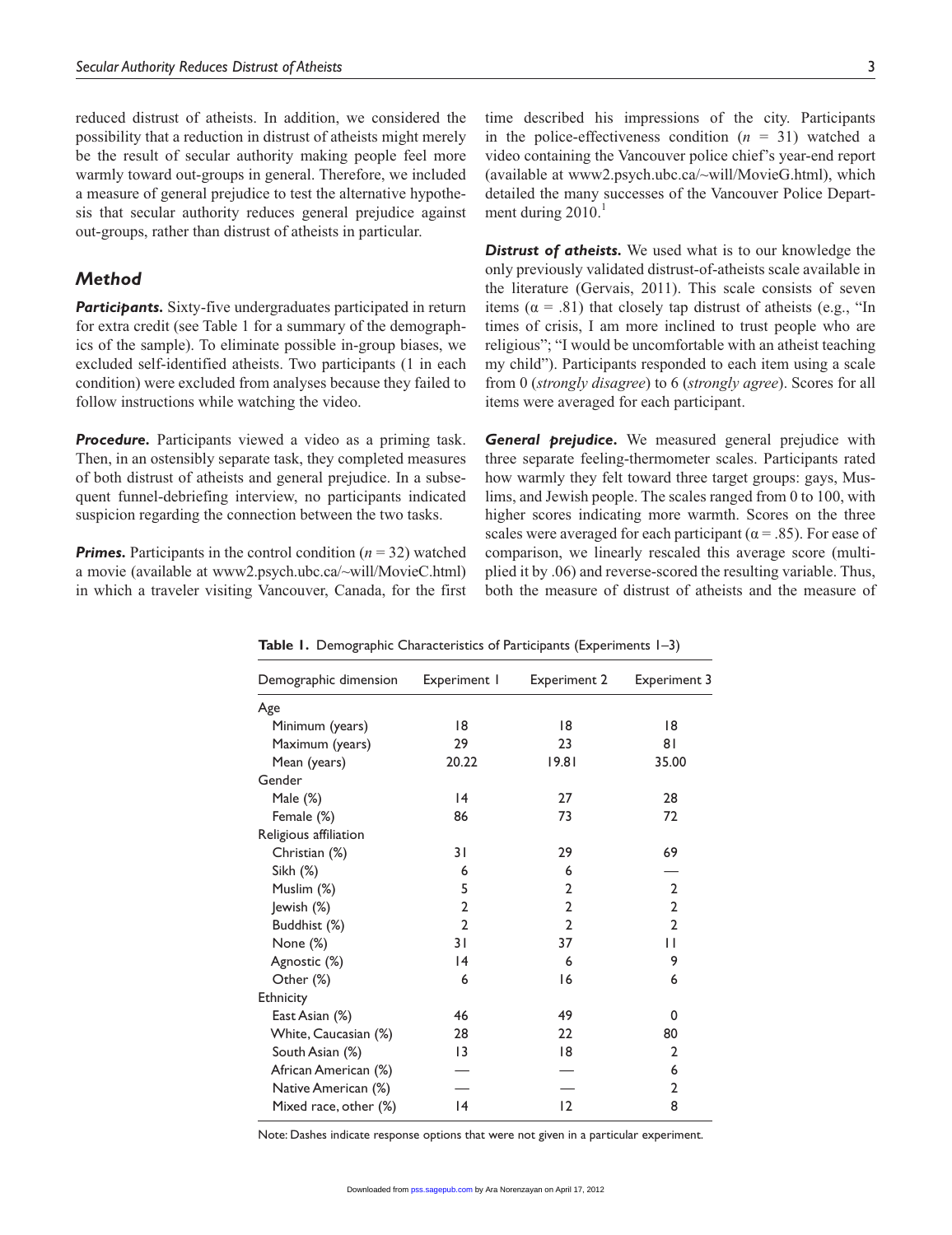general prejudice had minimum prejudice values of 0, maximum prejudice values of 6, and midpoint values of 3. This linear-transformation strategy yields statistical inferences identical to those yielded by standardizing variables, but it leaves the two variables scaled in a similar metric, facilitating graphical comparison.

#### *Results and discussion*

Analyses comparing participants who reported being agnostic or having no religious affiliation with all other participants indicated that this religious-affiliation variable did not moderate any of the effects reported here, so we collapsed across this variable for all analyses. A 2 (condition: control vs. police effectiveness; between subjects)  $\times$  2 (prejudice: distrust of atheists vs. general prejudice; within subjects) mixed factorial analysis of variance (ANOVA) revealed a significant Condition × Prejudice interaction,  $F(1, 61) = 5.01$ ,  $p = .03$ ,  $\eta_G^2 = .03$ , which we decomposed using planned *t* tests. Relative to viewing the control video, viewing the police-effectiveness video significantly reduced distrust of atheists,  $t(61) = 2.85$ ,  $p = .006$ , Cohen's  $d = 0.73$ , but did not significantly affect general prejudice,  $t(61) = 0.01$ ,  $p =$ .99, Cohen's *d* = 0.004 (see Fig. 1).

# **Experiment 2: Distrust of Atheists Versus Disgust Toward Gays**

Experiment 1 demonstrated a causal relationship between awareness of effective secular authority and reduced distrust of atheists (but not increased feelings of warmth toward



Fig. 1. Results from Experiment 1: distrust of atheists and general prejudice as a function of priming condition. Scores on the distrustof-atheists and general-prejudice scales ranged from 0 to 6. Error bars indicate 95% confidence intervals.

out-groups in general). In Experiment 2, we sought to replicate these findings and to extend them in two primary ways.

First, although participants did not report awareness of any connection between the videos and the dependent measures in Experiment 1, it might nonetheless be argued that the results were influenced by experimental demand. Therefore, in Experiment 2, we utilized a classic, and more subtle, method for implicitly priming concepts (Srull & Wyer, 1979). Though supraliminal, this priming technique typically influences subsequent judgments without participants' awareness of such an influence (e.g., Bargh, Chen, & Burrows, 1996).

Second, Experiment 1 demonstrated that reminders of secular authority did not make people feel generally more warmly toward out-groups. However, different prejudices are characterized by different reactions to the distinct functional threats that different groups are perceived to pose. For example, White heterosexual participants tend to view Black men with fear, but gay men with disgust (e.g., Cottrell & Neuberg, 2005; Kurzban & Leary, 2001). Thus, although secular authority did not reduce general prejudice in Experiment 1, it may nonetheless inhibit the specific functionally relevant reactions that characterize individual prejudices. Therefore, in Experiment 2, we compared distrust of atheists with disgust-based antigay prejudice. Antigay prejudice serves as an ideal contrast to distrust of atheists: Both forms of prejudice involve out-groups whose members have concealable identities and are viewed as threats in some religious traditions, but the two forms of prejudice nonetheless have different psychological characteristics (e.g., disgust vs. distrust; see Gervais et al., 2011).

Our theoretical model predicts that awareness of secular authority should reduce distrust of atheists, but not disgustbased antigay prejudice. Moreover, in Experiment 1, we compared the effects of priming on scores from a validated multiple-item measure of distrust of atheists with the effects of priming on a (potentially less sensitive) composite score derived from single-item feeling thermometers. To address this potential problem in Experiment 2, we used a validated multiple-item measure of disgust-based antigay prejudice. In sum, in Experiment 2, we tested the hypothesis that implicitly priming secular-authority concepts would reduce distrust of atheists, but not disgust-based reactions toward gays.

#### *Method*

**Participants.** Fifty-one undergraduates (for demographic information, see Table 1) participated in return for extra course credit. To eliminate possible in-group biases, we again excluded self-identified atheists.

*Procedure.* Participants first completed an implicit-priming procedure described to them as a "verbal-fluency task." In an ostensibly separate task, they then completed measures of distrust of atheists and antigay prejudice. The primes were presented as unrelated to the subsequent questionnaire; in a standard funnel-debriefing interview after all measures had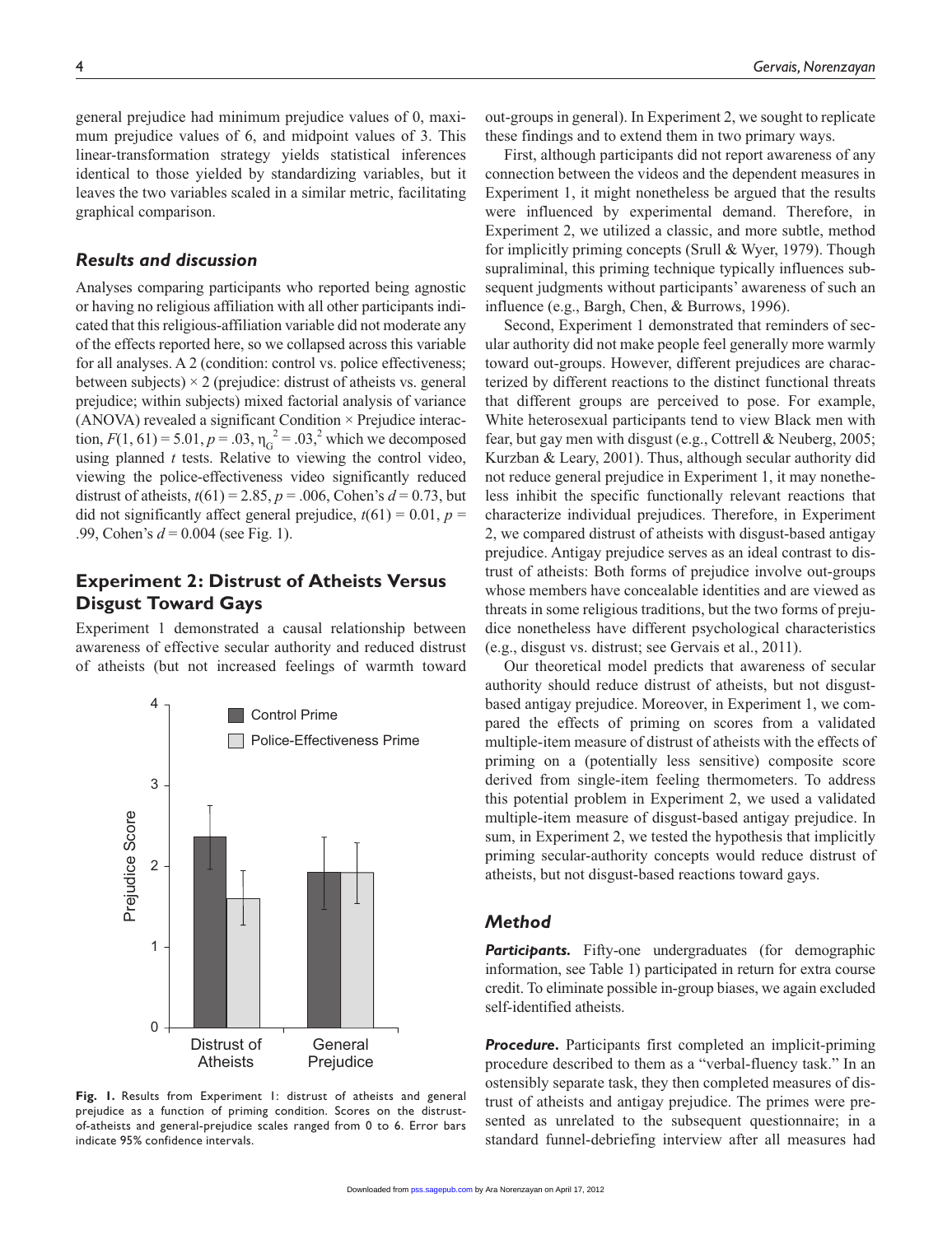been completed, no participants indicated suspicion or conscious awareness of either a connection between the priming task and subsequent questionnaires or an influence of the primes on their responses.

**Primes.** We primed secular authority with a scrambled-sentence paradigm (Srull & Wyer, 1979). Both the secular-authority primes and the control primes were identical to those used by Shariff and Norenzayan (2007), who found that the secularauthority primes increased generosity in an anonymous economic game. Participants unscrambled 10 sets of five words each by eliminating a single word from each set and rearranging the others to create a grammatical sentence. In the secularauthority condition  $(n = 25)$ , 5 of the rearranged sentences contained words referring to secular-authority concepts ("civic," "contract," "jury," "court," and "police"). In the control condition  $(n = 26)$ , the words were unrelated to government and did not have a coherent theme.

*Distrust of atheists.* Experiment 2 used the same distrust-ofatheists scale used in Experiment 1 ( $\alpha$  = .75). Responses to all items were averaged for each participant.

*Antigay prejudice.* We used a validated six-item scale to measure disgust-based antigay prejudice ( $\alpha$  = .91; Herek & Capitanio, 1995). Items included "I think male homosexuals are disgusting" and "Sex between two women is just plain wrong." Participants responded to each item using a scale from 0 (*strongly disagree*) to 6 (*strongly agree*). Scores for all items were averaged for each participant.

#### *Results and discussion*

Individual differences in religious affiliation (agnostic or no religious affiliation vs. all other affiliations) did not moderate any of the effects reported here, so we collapsed across this religious-affiliation variable for all analyses. A 2 (condition: control vs. secular authority; between subjects)  $\times$  2 (target group: atheists vs. gays; within subjects) mixed factorial ANOVA revealed the hypothesized Condition  $\times$  Target Group interaction,  $F(1, 49) = 4.26$ ,  $p = .04$ ,  $\eta_G^2 = .03$ . As hypothesized, priming secular-authority concepts reduced distrust of atheists,  $t(33.58) = 2.67$ ,  $p = .01$ , Cohen's  $d = 0.77$ , but did not affect antigay prejudice,  $t(49) = 0.15$ ,  $p = .88$ , Cohen's  $d = 0.04$ (see Fig. 2).

# **Experiment 3: Distrust of Atheists and Gays Among American Adults**

Experiments 1 and 2 revealed that reminders of secular authority reduce distrust of atheists but not general prejudice against out-groups or specific functionally relevant reactions to outgroups. Although we tested viable alternative hypotheses derived from the literature on prejudice in both experiments, we did not test the alternative explanation that reminders of



**Fig. 2.** Results from Experiment 2: distrust of atheists and disgust-based antigay prejudice as a function of priming condition. Scores on the distrust-ofatheists and antigay-prejudice scales ranged from 0 to 6. Error bars indicate 95% confidence intervals.

secular authority reduce *distrust* of out-groups in general. Thus, in Experiment 3, we tested whether secular authority reduces distrust of both atheists and gays. In addition, the first two experiments used religiously diverse student samples in Vancouver; therefore, to test the generalizability of the results, we utilized a broad sample of American adults with higher overall levels of Christian identification in Experiment 3.

#### *Method*

**Participants.** A sample of 65 American adults (for demographic information, see Table 1) was recruited using Amazon's Mechanical Turk, a commonly used online data-collection service. Participants hailed from 31 states. To eliminate possible in-group biases, we again excluded self-identified atheists.

**Procedure.** The priming procedure was administered exactly as it was in Experiment 2. Participants were randomly assigned to either the control condition  $(n = 32)$  or the secular-authority condition  $(n = 33)$  and completed the priming task before rating—in an ostensibly separate task—distrust of atheists and gays. In a standard funnel-debriefing interview after all measures had been completed, no participants indicated suspicion or conscious awareness of either a connection between the priming task and subsequent questionnaires or an influence of the primes on their responses

*Distrust measures.* To create compatible multiple-item measures of distrust of atheists and gays, respectively, we lightly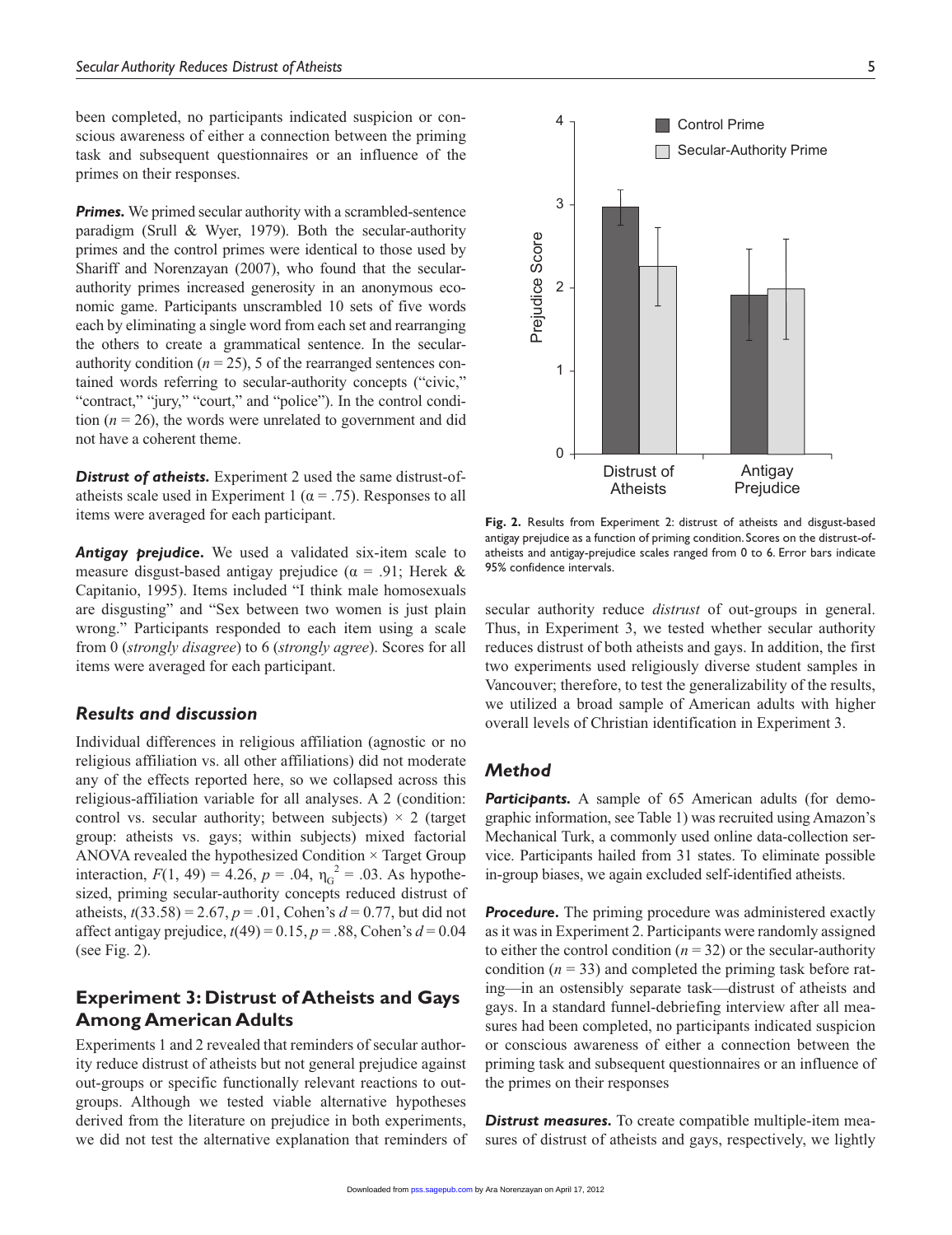altered the items from the measure of distrust of atheists used in Experiments 1 and 2 to refer to differences in sexual orientation, rather than belief in God. We dropped two items from the initial scale because they were difficult to alter in this manner. As a result, each distrust scale included five items (distrust of atheists:  $\alpha = .87$ ; distrust of gays:  $\alpha = .86$ ). Items on the distrust-of-atheists scale included "In times of crisis, I am more inclined to trust people who are religious" and "I would be uncomfortable with an atheist teaching my child"; comparable items on the distrust-of-gays scale were "In times of crisis, I am more inclined to trust people who are heterosexual" and "I would be uncomfortable with a homosexual teaching my child." Responses were made using scales from 0 (*strongly disagree*) to 6 (*strongly agree*). For each distrust scale, scores for all items were averaged.

#### *Results and discussion*

Individual differences in religious affiliation (agnostic or no religious affiliation vs. all other affiliations) did not moderate any of the effects reported here, so we collapsed across this religious-affiliation variable for all analyses. A 2 (condition: control vs. secular authority; between subjects)  $\times$  2 (target group: atheists vs. gays; within subjects) mixed factorial ANOVA revealed the predicted Condition × Target Group interaction,  $F(1, 62) = 4.09$ ,  $p = .047$ ,  $\eta_G^2 = .02$ . As hypothesized, priming secular-authority concepts reduced distrust of atheists,  $t(62) = 2.66$ ,  $p = .01$ , Cohen's  $d = 0.67$ , but did not affect distrust of gays,  $t(63) = 0.66$ ,  $p = .51$ , Cohen's  $d = 0.17$  (see Fig. 3).



**Fig. 3.** Results from Experiment 3: distrust of atheists and distrust of gays as a function of priming condition. Scores on the distrust-of-atheists and distrust-of-gays scales ranged from 0 to 6. Error bars indicate 95% confidence intervals.

#### **General Discussion**

Atheists are among the least trusted people in places where there are religious majorities—that is, in most of the world. Our three experiments demonstrated that subtle reminders of effective secular authority—secular institutions that help secure cooperation among individuals—reduce religious believers' distrust of atheists. In addition, we tested and found no support for three theoretically plausible alternative explanations for these findings.

First, it is possible that reminders of secular authority make people feel generally more warmly toward out-groups, in which case reduced distrust of atheists would be merely one indication that secular authority reduces prejudice in general. To the contrary, reminders of secular authority did not reduce prejudice in general (Experiment 1).

Second, the expression of prejudice toward different outgroups differs according to the perceived functional threat that they pose (e.g., Cottrell & Neuberg, 2005; Kurzban & Leary, 2001), and reminders of secular authority might inhibit functionally relevant reactions to different out-groups (e.g., such reminders might reduce both distrust of atheists and disgust toward gays). To the contrary, reminders of secular authority did not reduce disgust-based antigay prejudice (Experiment 2).

Finally, it is possible that reminders of secular authority do not reduce prejudice reactions—whether defined broadly (e.g., warmth toward various out-groups) or narrowly (e.g., specific disgust-based antigay prejudice)—but instead increase the degree to which all out-groups are perceived as trustworthy. To the contrary, reminders of secular authority did not reduce distrust of gay people (Experiment 3). Thus, although the pattern of results supported our theoretical predictions, we found no empirical support for three different alternative explanations silent about either the functional bases of different prejudices or the cooperative functions served by religious beliefs and secular authority.

Across all three studies, effects were not moderated by participants' religious affiliation, and the effects were robust across both ethnically and religiously diverse samples of Canadian students (Experiments 1–2) and a broad sample of American adults with a much wider age range and high levels of Christian identification (Experiment 3). Alternative explanations of the effects (e.g., that they were due to the particular experimental priming procedure used or the specific form of prejudice measured) were considered and received no empirical support. Both watchful gods and watchful governments can keep people honest, but watchful governments can do so without engendering distrust of atheists. Our findings have implications for the psychological study of the diversity of prejudice, as well as for the study of social and psychological functions served by both religious and secular beliefs and institutions.

# *The diversity of prejudice*

Although prejudice was long viewed as a simple, unidimensional construct (e.g., "like" vs. "dislike" of different groups),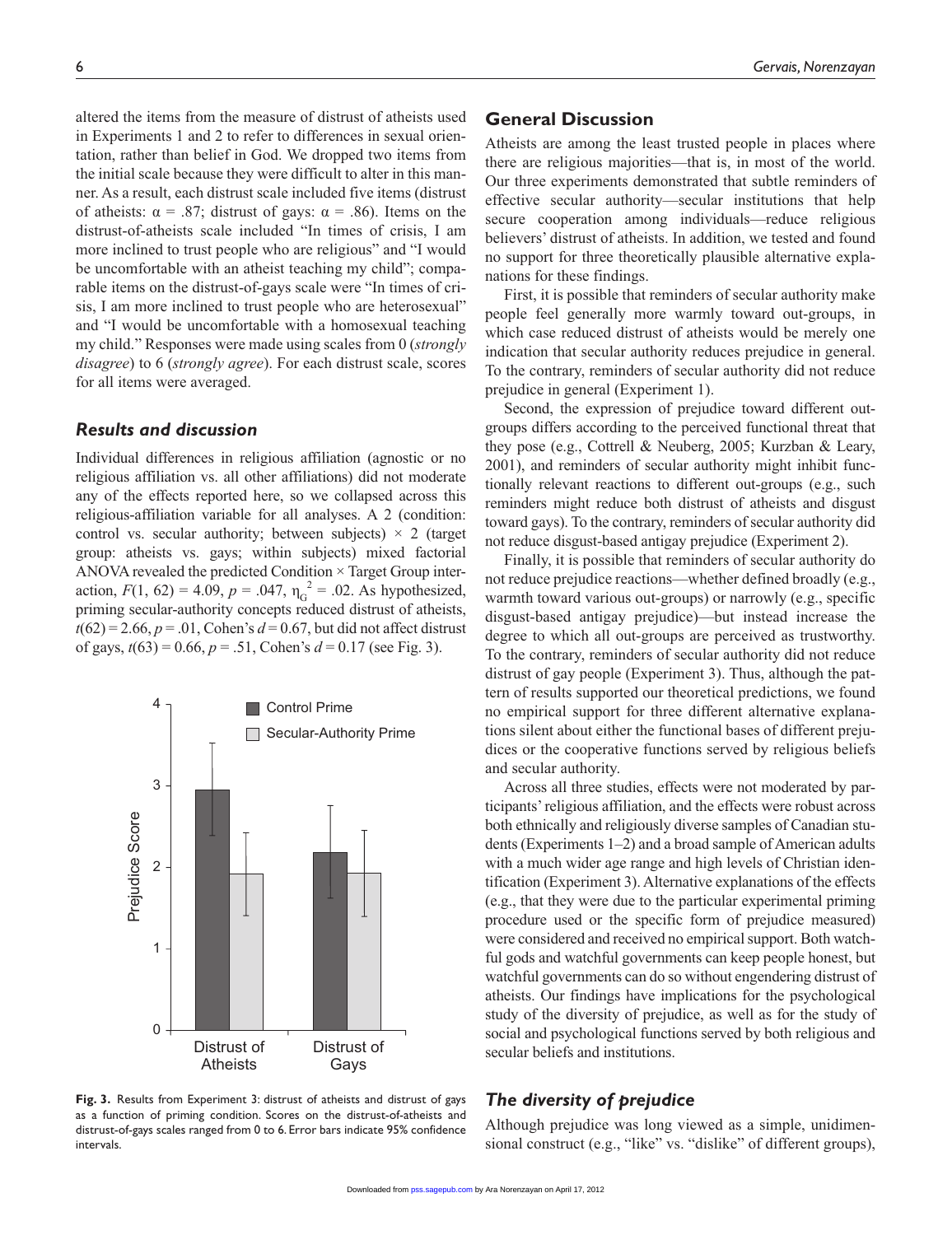researchers have increasingly emphasized the multidimensionality of prejudice (e.g., Fiske, Cuddy, Glick, & Xu, 2002) and the fact that different out-groups trigger distinct prejudices (e.g., Cottrell & Neuberg, 2005; Kurzban & Leary, 2001). It is important to understand the specific threats that different groups are perceived to pose, as well as the nuanced reactions that characterize different prejudices (Cottrell & Neuberg, 2005), rather than to treat all forms of prejudice identically. One important but currently understudied implication of this latter perspective is that different prejudices might be differentially affected by particular social contexts and experimental manipulations, depending on the specific threats that the target groups are perceived to pose.

Some prejudice-reduction interventions, such as intergroup contact, alleviate prejudice against a wide variety of out-groups (Pettigrew & Tropp, 2006). Nonetheless, many prejudicereduction interventions might work only for prejudice toward specific out-groups. In the present studies, awareness of secular institutions reduced distrust of atheists but had no measurable effect on attitudes toward Jewish people, Muslims, or gays. A prejudice-reduction intervention that reduces distrustbased prejudice toward one out-group might be wholly useless or even counterproductive for addressing prejudice against groups viewed with fear or disgust (e.g., Gervais, 2011). It is therefore important for researchers and policymakers alike to consider the specific functional threats different groups are perceived to pose and to tailor specific prejudice-reduction interventions accordingly.

# *The psychological functions of gods and governments*

Our results join previous findings demonstrating that gods and governments can serve similar psychological and social functions. Among other things, both gods and governments help relieve people's existential concerns. One example of a result of this influence is that awareness of their own mortality makes people reluctant to desecrate symbols of both their gods and their governments (Greenberg, Porteus, Simon, Pyszczynski, & Solomon, 1995). Furthermore, both gods and governments give people a sense of control in an unpredictable world (e.g., Kay et al., 2008).

Our findings demonstrate an additional, distinct function served by both gods and governments that goes beyond these useful palliative existential functions: Gods and governments function as social monitors to encourage cooperation among individuals. Belief in watchful, moralizing gods may have served a vital function in the cultural evolution of large, cooperative groups (e.g., Norenzayan & Gervais, in press; Norenzayan & Shariff, 2008; Roes & Raymond, 2003). Although religious prosociality may have served as an initial mechanism for bootstrapping large-scale cooperation in some cultures, cooperative groups may create a variety of secular institutions that also promote cooperation. As reliance on these secular institutions waxes in many societies, the influence of religion

wanes (e.g., Norris & Inglehart, 2004). As a result, places that tend to have more effective governments also have much less religious belief (e.g., Scandinavia; Zuckerman, 2008).

Consistent with our theorizing and experimental results, cross-cultural data indicate that religious believers from countries with strong secular institutions that effectively guarantee cooperation are more accepting of atheists than are religious believers from otherwise similar countries that lack effective secular authority (Norenzayan & Gervais, 2011). As human misery is alleviated and existential security is established, not only does religious belief decline (Gray & Wegner, 2010; Norris & Inglehart, 2004), but so does distrust of atheists among believers, provided that reliable secular institutions offering alternatives to religious prosociality emerge.

Our findings demonstrate that reminders of secular authority increase the perceived trustworthiness of atheists. The results from our theoretical analysis imply that this effect should be moderated by the degree to which people actually find their government socially effective and therefore worthy of trust. Had the present experiments been conducted in a country where people have little trust in their government (e.g., Nicaragua or Nigeria), reminders of an inept government might instead have *increased* distrust of atheists, a hypothesis that we leave for future research.

#### *Coda*

Both watchful gods and watchful governments can encourage prosocial behavior. The fact that religious prosociality leads to distrust of atheists (Gervais et al., 2011) and the fact that there is a compensatory relationship between religious prosociality and prosociality derived from secular institutions (e.g., Norris & Inglehart, 2004) provoke the hypothesis—supported by the present findings—that secular authority decreases distrust of atheists. The research reported here bolsters and integrates existing literatures exploring the implications of the different psychological profiles of distinct prejudices, as well as those drawing parallels between the psychological functions of gods and governments.

#### **Declaration of Conflicting Interests**

The authors declared that they had no conflicts of interest with respect to their authorship or the publication of this article.

#### **Notes**

1. Participants in both conditions rated their agreement with two statements: "The Vancouver government can effectively enforce and police its laws" and "Vancouver's government cannot protect its citizens from each other" (reverse-scored;  $r = .48$ ,  $p < .001$ ). As expected, the policeeffectiveness video significantly increased participants' confidence in the government,  $t(61) = 2.05$ ,  $p < .05$ .

2. The generalized eta-squared statistic  $(\eta_G^2)$  facilitates comparisons of between-subjects and within-subjects effects. All statistical analyses were conducted using the R programming language and environment (R Development Core Team, 2011).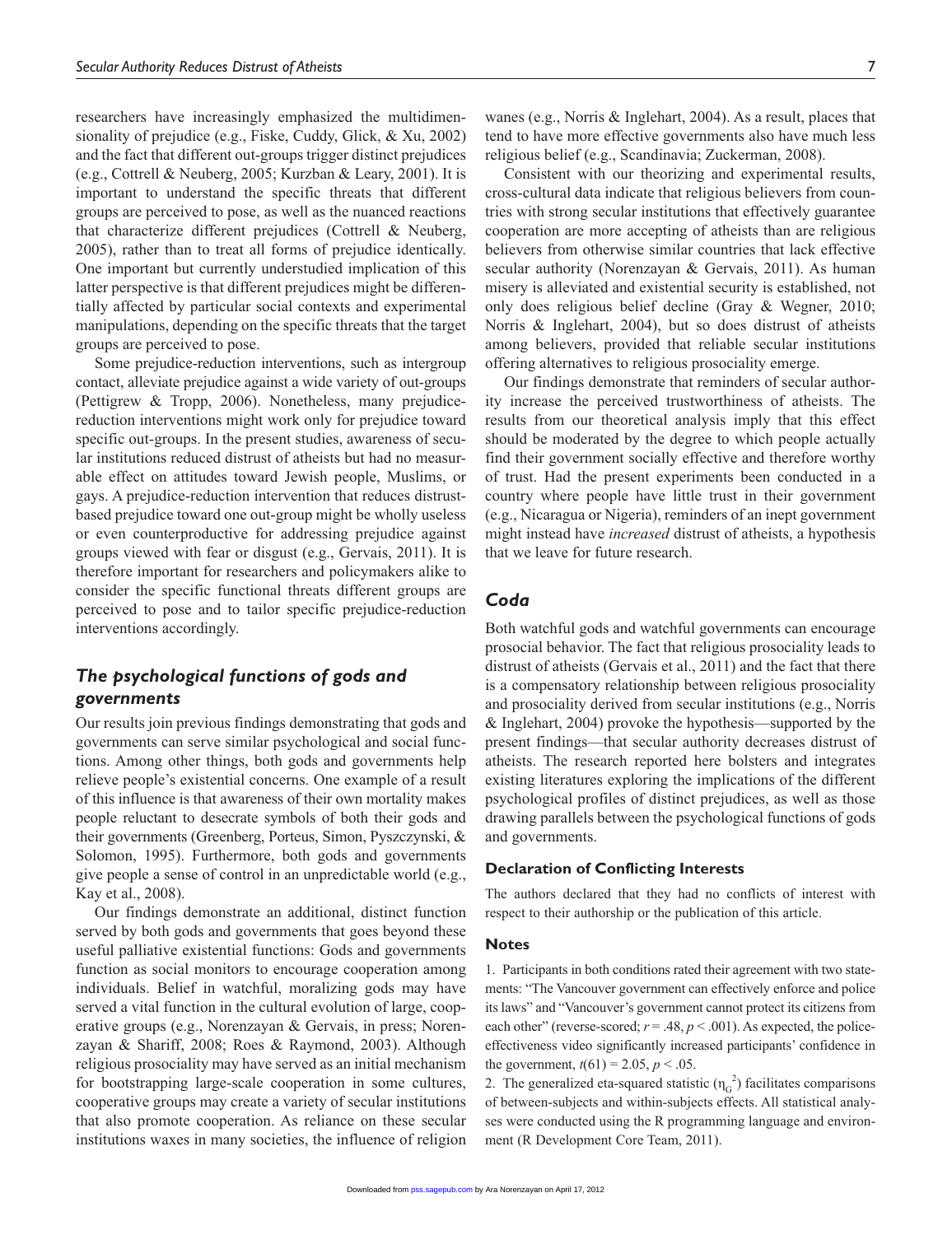#### **References**

- Bargh, J. A., Chen, M., & Burrows, L. (1996). Automaticity of social behavior: Direct effects of trait construct and stereotype activation on action. *Journal of Personality and Social Psychology*, *71*, 230–244.
- Bateson, M., Nettle, D., & Roberts, G. (2006). Cues of being watched enhance cooperation in a real-world setting. *Biology Letters*, *2*, 412–414.
- Cottrell, C. A., & Neuberg, S. L. (2005). Different emotional reactions to different groups: A sociofunctional threat-based approach to "prejudice." *Journal of Personality and Social Psychology*, *88*, 770–789.
- Cottrell, C. A., Neuberg, S. L., & Li, N. P. (2007). What do people desire in others? A sociofunctional perspective on the importance of different valued characteristics. *Journal of Personality and Social Psychology*, *92*, 208–231.
- Edgell, P., Gerteis, J., & Hartmann, D. (2006). Atheists as "other": Moral boundaries and cultural membership in American society. *American Sociological Review*, *71*, 211–234.
- Fiske, S. T., Cuddy, A. J. C., Glick, P., & Xu, J. (2002). A model of (often mixed) stereotype content: Competence and warmth respectively follow from status and competition. *Journal of Personality and Social Psychology*, *6*, 878–902.
- Gervais, W. M. (2011). Finding the faithless: Perceived atheist prevalence reduces anti-atheist prejudice. *Personality and Social Psychology Bulletin*, *37*, 543–556.
- Gervais, W. M., & Norenzayan, A. (2012). Like a camera in the sky? Thinking about God increases public self-awareness and socially desirable responding. *Journal of Experimental Social Psychology*, *48*, 298–302.
- Gervais, W. M., Shariff, A. F., & Norenzayan, A. (2011). Do you believe in atheists? Distrust is central to anti-atheist prejudice. *Journal of Personality and Social Psychology*, *101*, 1189–1206.
- Gray, K., & Wegner, D. M. (2010). Blaming God for our pain: Human suffering and the divine mind. *Personality and Social Psychology Review*, *14*, 7–16.
- Greenberg, J., Porteus, J., Simon, L., Pyszczynski, T., & Solomon, S. (1995). Evidence of a terror management function of cultural icons: The effects of mortality salience on the inappropriate use of cherished cultural symbols. *Personality and Social Psychology Bulletin*, *21*, 1221–1228.
- Haley, K. J., & Fessler, D. M. T. (2005). Nobody's watching? Subtle cues affect generosity in an anonymous economic game. *Evolution & Human Behavior*, *26*, 245–256.
- Henrich, N., & Henrich, J. (2007). *Why humans cooperate*. New York, NY: Oxford University Press.
- Herek, G. M., & Capitanio, J. P. (1995). Black heterosexuals' attitudes toward lesbians and gay men in the United States. *Journal of Sex Research*, *32*, 95–105.
- Hoffman, E., McCabe, K., Shachat, K., & Smith, V. (1994). Preferences, property rights, and anonymity in bargaining games. *Games and Economic Behavior*, *7*, 346–380.
- Jacoby, S. (2004). *Freethinkers: A history of American secularism*. New York, NY: Metropolitan.
- Johnson, D. D. P., & Bering, J. M. (2006). Hand of God, mind of man: Punishment and cognition in the evolution of cooperation. *Evolutionary Psychology*, *4*, 219–233.
- Jones, J. M. (2007, Feb. 20). Some Americans reluctant to vote for Mormon, 72-year-old presidential candidates. *Gallup News Service*. Retrieved from http://www.gallup.com/poll/26611/ some-americans-reluctant-vote-mormon-72yearold-presidentialcandidates.aspx
- Kay, A. C., Gaucher, D., Napier, J. L., Callan, M. J., & Laurin, K. (2008). God and the government: Testing a compensatory control mechanism for the support of external systems. *Journal of Personality and Social Psychology*, *95*, 18–35.
- Kay, A. C., Moscovich, D. A., & Laurin, K. (2010). Randomness, attributions of arousal, and belief in God. *Psychological Science*, *21*, 216–218.
- Kay, A. C., Shepherd, S., Blatz, C. W., Chua, S. N., & Galinsky, A. D. (2010). For God (or) country: The hydraulic relation between government instability and belief in religious sources of control. *Journal of Personality and Social Psychology*, *5*, 725–739.
- Kurzban, R., & Leary, M. R. (2001). Evolutionary origins of stigmatization: The functions of social exclusion. *Psychological Bulletin*, *127*, 187–208.
- McKay, R., Efferson, C., Whitehouse, H., & Fehr, E. (2011). Wrath of God: Religious primes and punishment. *Proceedings of the Royal Society B: Biological Sciences*, *278*, 1858–1863.
- Norenzayan, A., & Gervais, W. M. (2011). *Secular rule of law predicts political tolerance of atheism*. Unpublished manuscript, University of British Columbia, Vancouver, Canada.
- Norenzayan, A., & Gervais, W. M. (in press). The cultural evolution of religion. In T. Slingerland & M. Collard (Eds.), *Creating consilience, integrating science and the humanities*. Oxford University Press.
- Norenzayan, A., & Shariff, A. F. (2008). The origin and evolution of religious prosociality. *Science*, *322*, 58–62.
- Norris, P., & Inglehart, R. (2004). *Sacred and secular: Religion and politics worldwide*. Cambridge, MA: Cambridge University Press.
- Orwell, G. (2012). *1984*. London, England: Penguin. (Original work published 1949)
- Pettigrew, T. F., & Tropp, L. R. (2006). A meta-analytic test of intergroup contact theory. *Journal of Personality and Social Psychology*, *90*, 751–783.
- Pichon, I., Boccato, G., & Saroglou, V. (2007). Nonconscious influences of religion on prosociality: A priming study. *European Journal of Social Psychology*, *37*, 1032–1045.
- R Development Core Team. (2011). *R: A language and environment for statistical computing*. Retrieved from http://www.R-project .org
- Randolph-Seng, B., & Nielsen, M. E. (2007). Honesty: One effect of primed religious representations. *The International Journal for the Psychology of Religion*, *17*, 303–315.
- Roes, F. L., & Raymond, M. (2003). Belief in moralizing gods. *Evolution and Human Behavior*, *24*, 126–135.